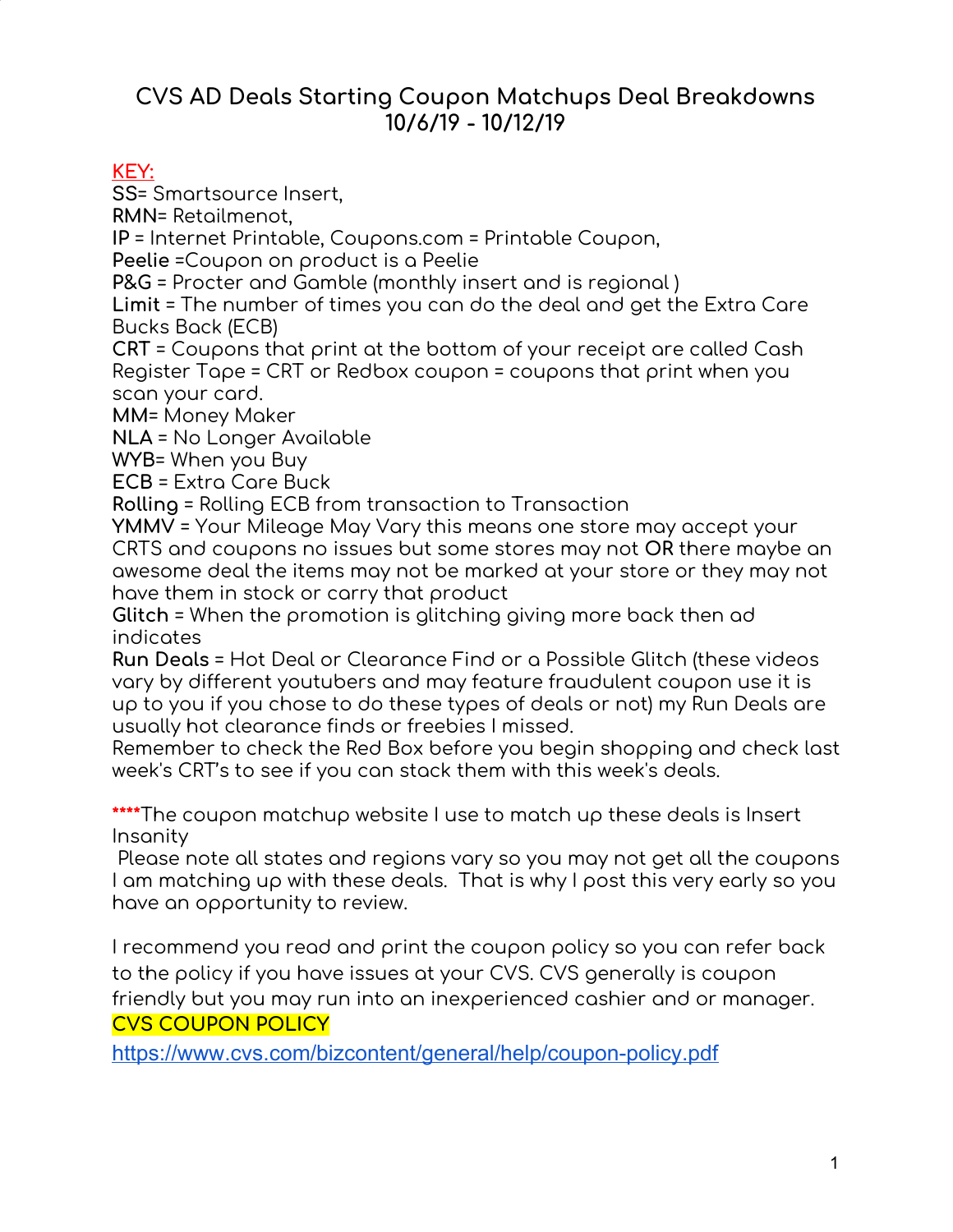**Deal Limit 1 Bliss Facial Spend \$30.00 get \$10.00 ECB** Buy 1 Bliss Deep Overnight Facial Mask \$15.00 Buy 1 Bliss Deep Pore Detox Mask \$15.00 Pay \$30.00 but get back \$10.00 in ECB Final Cost \$20.00 or \$10.00 each **If you have a CVS CRT for \$5.00 off \$22.00 for Facial stack that CRT** Pay \$25.00 but get back \$10.00 in ECB Final Cost \$15.00 or \$7.50 each

**Deal Limit 1**

**Eucerin Body Lotion Spend \$20.00 get \$10.00 ECB** Buy 2 Daily Hydration Lotion my store \$10.79 Use 2 of the 2.00 off one coupon SS 9/29 Pay \$17.58 but get back \$10.00 in ECB Final Cost \$7.58 or \$3.79 each **If you have a \$3.00 off \$10.00 CRT for Lotion stack that CRT** Pay \$14.58 but get back \$10.00 in ECB Final Cost \$4.58 or \$2.29 each

**Poparazzi Nail Polish 2/\$5.00 Buy 2 Get \$4.00 ECB** Buy 2 Pay \$5.00 but get back \$4.00 in ECB Final Cost \$1.00 or .50 cents each

**Deal Limit 1**

**Covergirl Cosmetics Spend \$12.00 get \$6.00 ECB** Buy 2 Covergirl Mascara my store \$6.49 Use 2 of the \$2.00 off one coupon RMN 10/6 Pay \$8.98 but get back \$6.00 ECB Final Cost \$2.98 or \$1.49 each **If you received a \$2.00 off \$12.00 Makeup CRT stack that CRT** Pay \$6.98 but get back \$6.00 in ECB Final Cost .98 or .49 cents each

**Deal Limit 1**

**Rimmel Cosmetics Spend \$12.00 get \$8.00 ECB** Buy 3 Twin pack mascaras my store \$4.99 = 14.97 Use 3 of the \$2.00 off one coupon SS 9/22 Pay \$8.97 but get back \$8.00 in ECB Final Cost .97 cents **If you have a \$2.00 off \$12.00 CVS CRT for Cosmetics stack that CRT** Pay \$6.97 but get back \$8.00 in ECB Final Cost FREE plus a \$1.03 MM

**Deal Limit 1 Maybelline Cosmetics** Buy 2 Single Eyeshadows my store \$3.79 Pay \$7.56 but get back \$5.00 in ECB Final Cost \$2.56 or \$1.28 each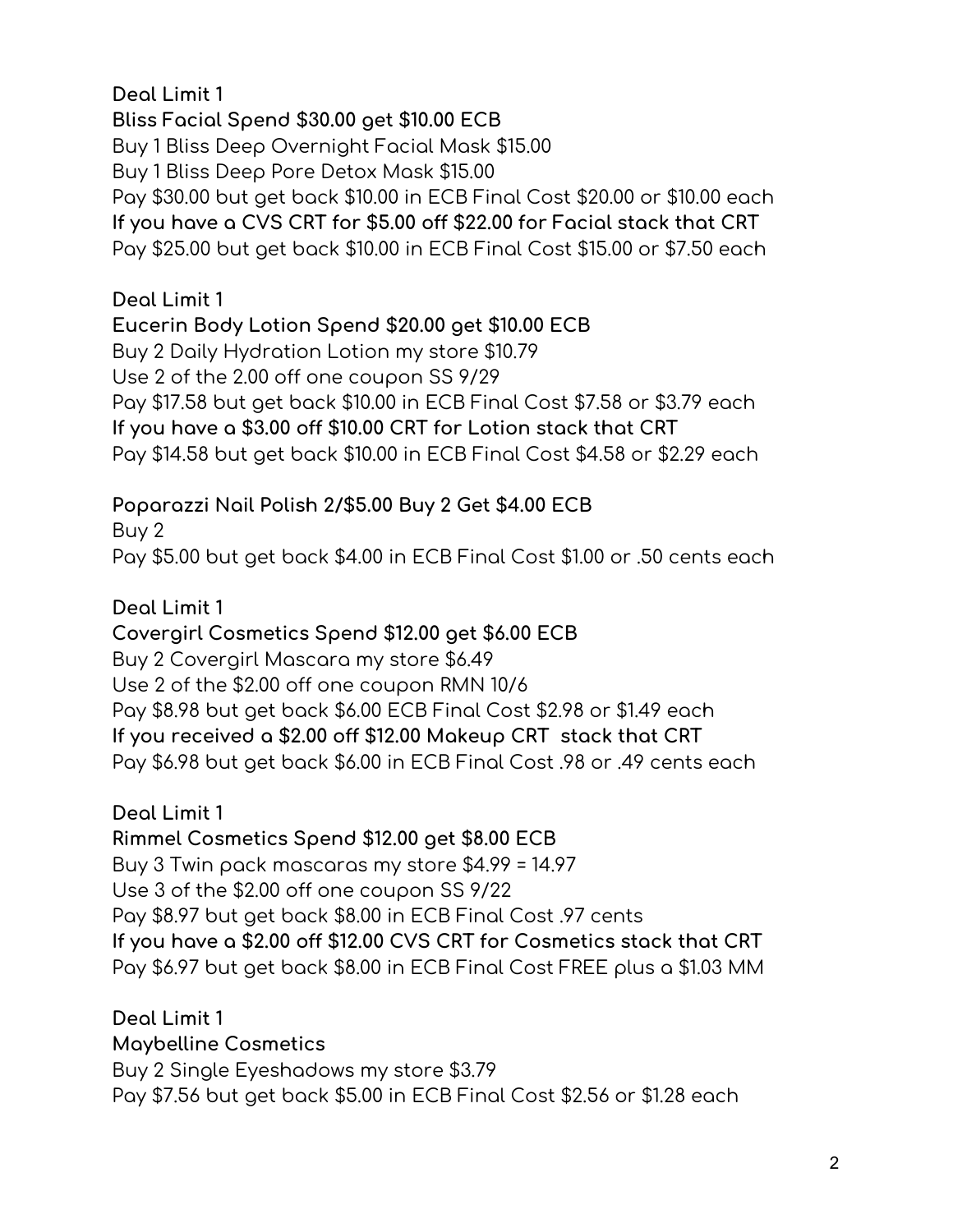**Deal Limit 6 Revlon Cosmetics Spend \$10.00 get \$4.00 ECB** Buy 2 Lipsticks my store \$8.79 Use one of the Buy 1 Lip or Eye get One Free Coupon SS 10/6 (regional coupon) Buy 2 Revlon Eyeshadow Duo my store \$8.59 FREE Pay \$17.58 but get back \$12.00 ECB Final Cost \$5.58 or \$1.39 each **If you have \$6.00 off \$20.00 CVS CRT for Revlon Cosmetics stack that CRT** Pay \$11.58 but get back \$12.00 Final Cost Free Plus a .42 cent MM

**Deal Limit 1**

**NYX Cosmetics Spend \$20.00 get \$10.00 ECB** Buy 2 Lipsticks my store \$5.79

Buy 2 Eyeliner Pencils my store \$4.79

Pay \$21.16 but get back \$10.00 ECB Final Cost \$11.16 or \$2.79 each **If you received a \$6.00 off \$15.00 NYX Cosmetics Stack that CRT** Pay \$15.16 but get back \$10.00 in ECB Final Cost \$5.16 or \$1.29 each

**Deal Limit 2**

**Colgate Optic White Mouthwash on sale \$3.99 Buy 1 get \$2.00 ECB** Buy 1 Colgate Optic White on sale \$3.99 Use one of the \$1.00 off one coupon SS 10/6 Pay \$2.99 but get back \$2.00 in ECB Final Cost .99 cents

**If you received a \$2.00 off \$6.00 CVS CRT for Mouthwash**

Buy 2 Use 2 of the \$1.00 off one coupon SS 10/6 **Stack the CVS CRT** Pay \$3.98 but get back \$4.00 in ECB Final Cost FREE After ECB

**Deal Limit 1 Garnier Shampoo/Conditioner Stylers Buy 2 get \$4.00 ECB** Buy 2 Shampoo/Conditioner my store \$4.99 = \$8.98 Use one of the \$3.00 off 2 Coupon RMN 9/29 Pay \$5.98 but get back \$4.00 ECB Final Cost \$1.98 cents or .99 cents each

**Deal Limit 1 Includes Various Products See ad for more details Spend \$20.00 get \$5.00 ECB** Pantene on sale 3/\$12.00 Buy 6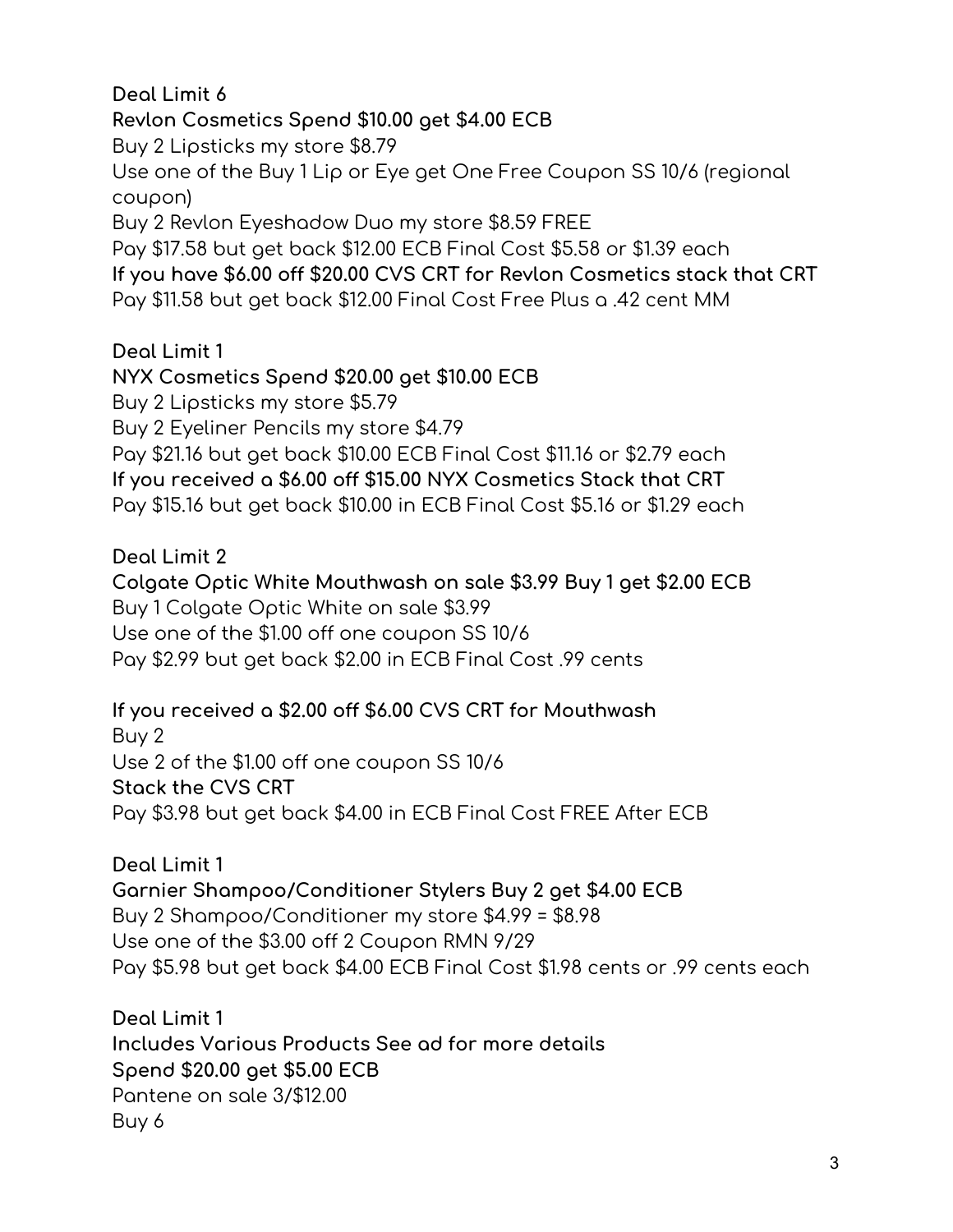Use 2 of the \$5.00 off 3 coupon (P&G Inserts) Pay \$14.00 but get back \$5.00 in ECB Final Cost \$9.00 or \$1.50 each **If you received a CVS CRT for \$4.00 off \$18.00 Shampoo/Conditioner stack that CRT**

Pay \$10.00 but get back \$5.00 in ECB Final Cost \$5.00 or .83 cents each

## **Option 2**

Head and Shoulders on sale BOGO 40% off my store \$7.29 = \$11.66 Use one of the \$3.00 off 2 coupon (P&G Inserts) Buy 3 Pantene Shampoo/Conditioner Use one of the \$5.00 off 3 Coupon (P&G Inserts) Pay \$15.66 but get back \$5.00 in ECB Final Cost \$10.66 or \$2.13 each **If you received a CVS CRT for \$4.00 off \$18.00 Shampoo/Conditioner stack that CRT** Pay \$11.66 but get back \$5.00 in ECB Final Cost \$6.66 or \$1.33 each

**Deal Limit 1 Gillette Venus Razors Buy 2 get \$8.00 ECB** Buy 2 Gillette Venus Razors my store \$9.99 Use 2 of the \$2.00 off one coupon (P&G Inserts) \$15.98 but get back \$8.00 ECB Final Cost \$7.98 or \$3.99 each **If you have a CVS CRT for \$3.00 off \$15.00 for Shaving stack that CRT** Pay \$12.98 but get back \$8.00 in ECB Final Cost \$4.98 or \$2.49 each

**Deal Limit 4 Softsoap Body Wash or Liquid Hand Soap on sale BOGO ½ off Buy 2 get \$3.00 ECB**

Buy 2 Body Wash = \$7.48

Use 2 of the .75 cents off one coupon

<https://www.softsoap.com/en-us/special-offers> (keep in mind if you printed already you will not be able to reprint)

Pay \$5.98 but get back \$3.00 in ECB Final Cost \$2.98 or \$1.49 each **If you have a \$2.00 off \$6.00 CRT for body wash stack that CRT** Pay \$3.98 but get back \$3.00 in ECB Final Cost .98 cents or .49 cents each

### **Option 2**

Softsoap Hand Soap  $BUy 2 = $5.23$ Use 2 of the .50 cents off one coupon SS 10/6 Pay \$4.23 but get back \$3.00 in ECB Final Cost \$1.23 or .61 cents each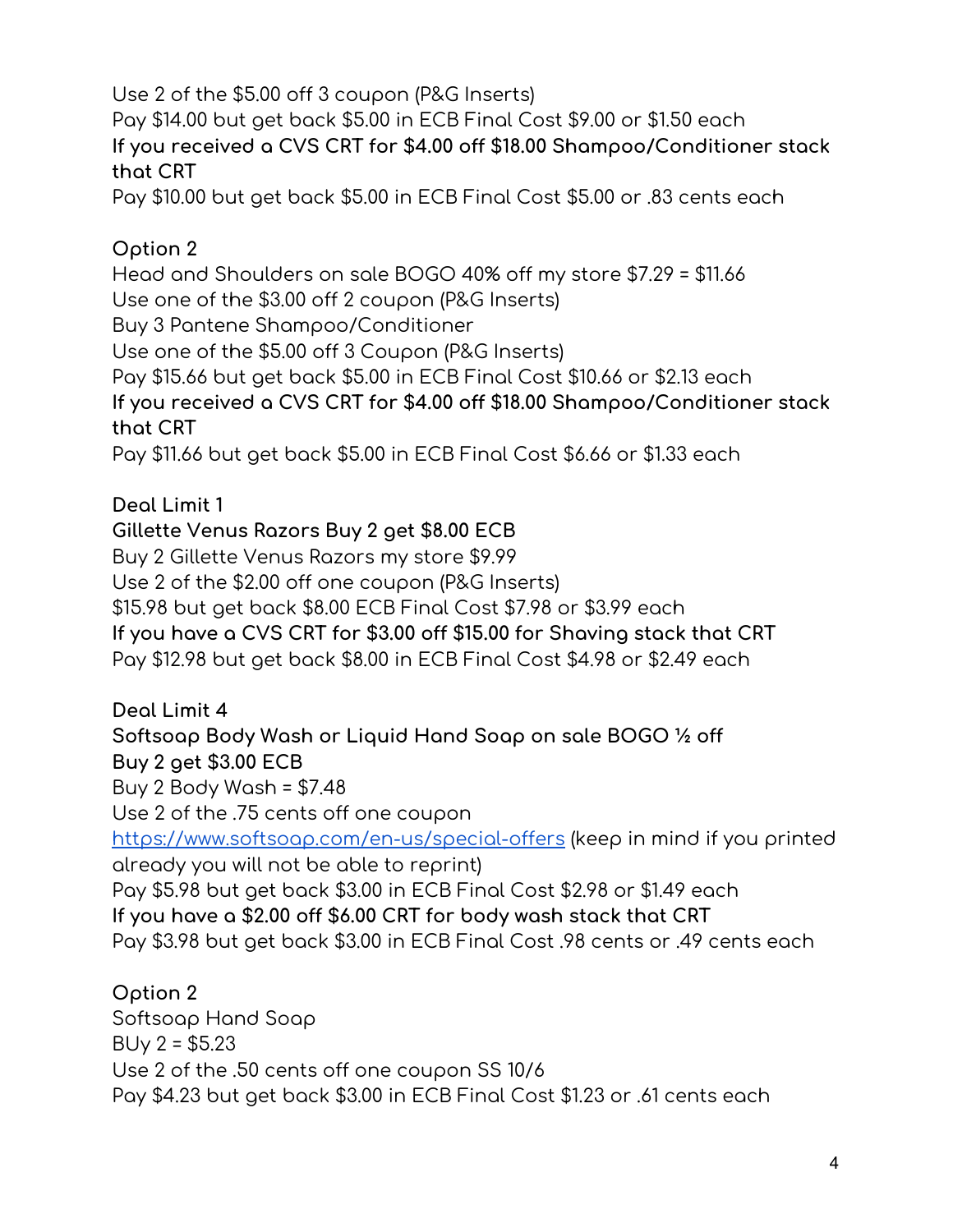**Deal Limit 1 Men or Ladies Speed Stick on sale \$2.99 Buy 1 get \$1.50 ECB** Buy 1 Pay \$2.99 but get back \$1.50 ECB Final Cost \$1.49

**Deal Limit 1 Includes Various Products Spend \$20.00 get \$7.00 ECB Option 1** Dial Body Wash on sale 2/\$7.00 Buy 4 Use 2 of the \$2.00 off 2 Coupon RMN 10/6 Buy 2 Dry Idea on sale BOGO ½ Off = \$6.73 Pay \$16.73 but get back \$7.00 in ECB Final Cost \$9.73 or \$1.62 each **If you have a CVS CRT for \$4.00 off \$10.00 Dial Body Wash or bar soap stack CRT** Pay \$12.73 but get back \$7.00 in ECB Final Cost \$5.73 or .95 cents each

## **Option 2**

Buy 2 Dial Body Wash 2/\$7.00 Use 1 of the \$2.00 off 2 Coupon RMN 10/6 Buy 2 Dial Hand Soap on sale 2/\$4.00 Use 1 of the \$1.00 off 2 Coupon RMN 10/6 Buy 2 Got 2 B Products on sale \$4.99 Use 2 of the \$2.00 off one coupon RMN 10/6 Pay \$13.98 but get back \$7.00 in ECB Final Cost \$6.98 or \$1.16 each **If you received a CVS CRT for \$2.00 off \$6.00 Dial Body wash stack that CRT** Pay \$11.98 but get back \$7.00 in ECB Final Cost \$4.98 or .83 cents each

**Deal Limit 1 Includes Various Products (see ad for more details) Spend \$20.00 get \$5.00 ECB** Buy 3 Packages of Scott Paper Towels on sale \$5.49 Use 3 of the .50 cents off one coupon SS 10/6 Buy 2 Arm n Hammer Detergent on sale 2/\$5.00 Pay \$20.47 but get back \$5.00 in ECB Final Cost \$15.47 or \$3.09 each If you received a CVS CRT for \$2.00 off \$10.00 for Scott or Cottonelle stack CRT Pay \$18.47 but get back \$5.00 in ECB Final Cost \$13.47 or \$2.69 each

## **Option 2**

Buy 8 Arm n Hammer Detergent on sale 2/\$5.00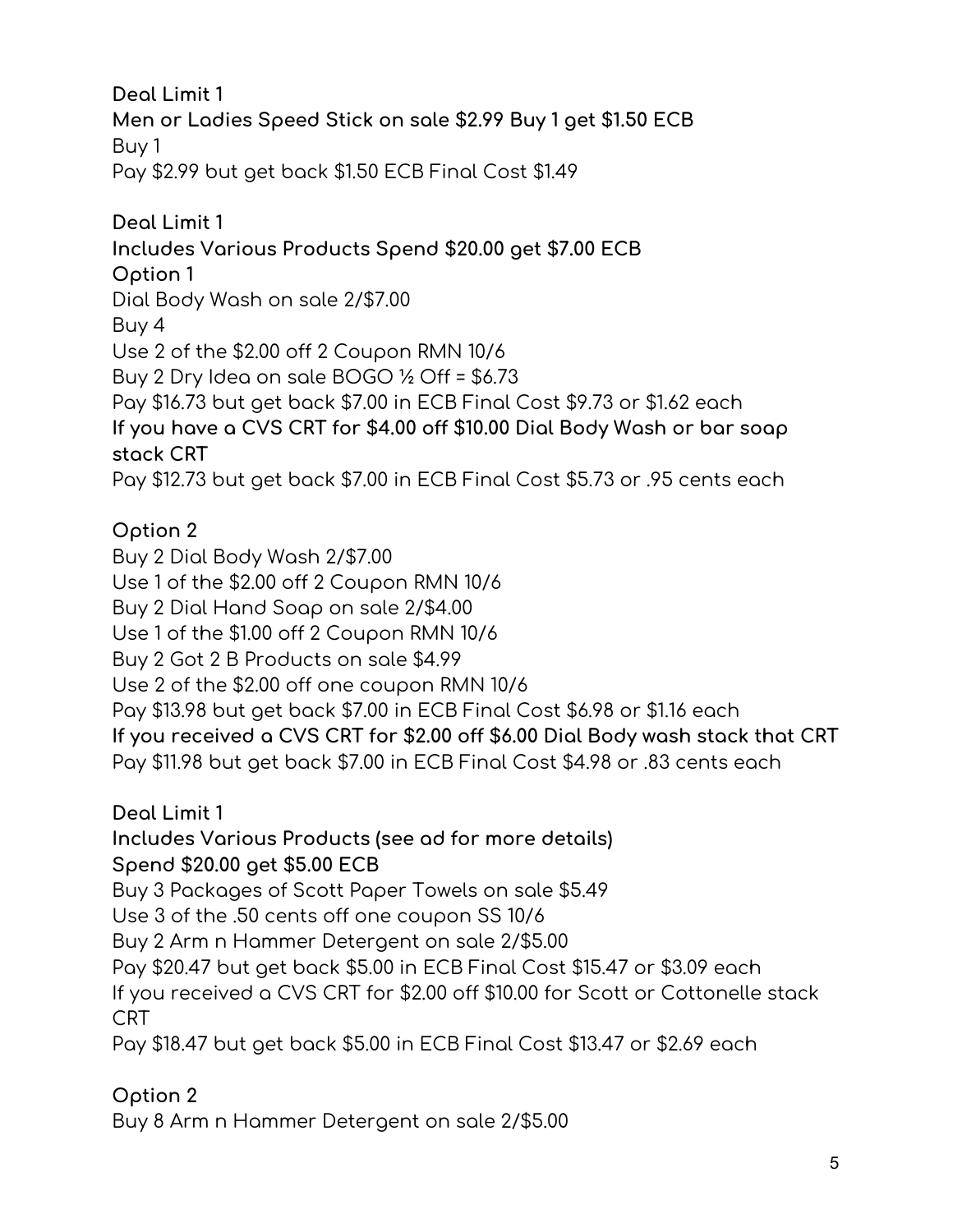Pay \$20.00 but get back \$5.00 in ECB Final Cost \$15.00 or \$1.87 each

**Option 3** Buy 1 Package of Hefty Trash Bags on sale \$6.99 Buy 1 Package of Scott Toilet Tissue on sale \$8.49 Use one of the .50 cents off one coupon SS 10/6 Buy 1 Package of Scott Paper Towels on sale \$5.49 Use one of the .50 off one coupon SS 10/6 Pay \$19.97 but get back \$5.00 in ECB Final Cost \$14.97 or \$4.99 each **If you received a CVS CRT for \$2.00 off \$10.00 for Scott or Cottonelle stack CRT** Pay \$17.97 but get back \$5.00 in ECB Final Cost \$12.97 or \$4.32 each

**Deal Limit 1**

**Palmolive or Suavitel on sale BOGO ½ Buy 2 get \$2.00 ECB** Buy 2 Palmolive my store \$3.59 = \$5.38 Use 2 of the .50 cents off one coupon SS 10/6 Pay \$4.38 but get back \$2.00 in ECB Final Cost \$2.38 or \$1.19 each

**Deal Limit 1**

**Charmin Mega 6 Rolls or Bounty 4 Giant Roll on sale \$7.99** Spend \$20.00 get \$5.00 ECB Buy 2 Charmin Use 2 of the \$1.00 off one coupon (P&G Inserts) Buy 1 Bounty Paper Towels Use 1 of the \$1.00 off one coupon (P&G Inserts) Pay \$20.97 but get back \$5.00 in ECB Final Cost \$15.97 or \$5.32 each

**Deal Era Laundry Detergent on sale \$1.99** Buy 1 Use one of the .50 cents off one coupon RMN 10/6 Final Cost \$1.49

**Deal Limit 1 Tide Pods on sale \$4.94** Buy 1 Use one of the \$2.00 off one coupon (P&G Inserts or send to card CVS App) Final Cost \$2.94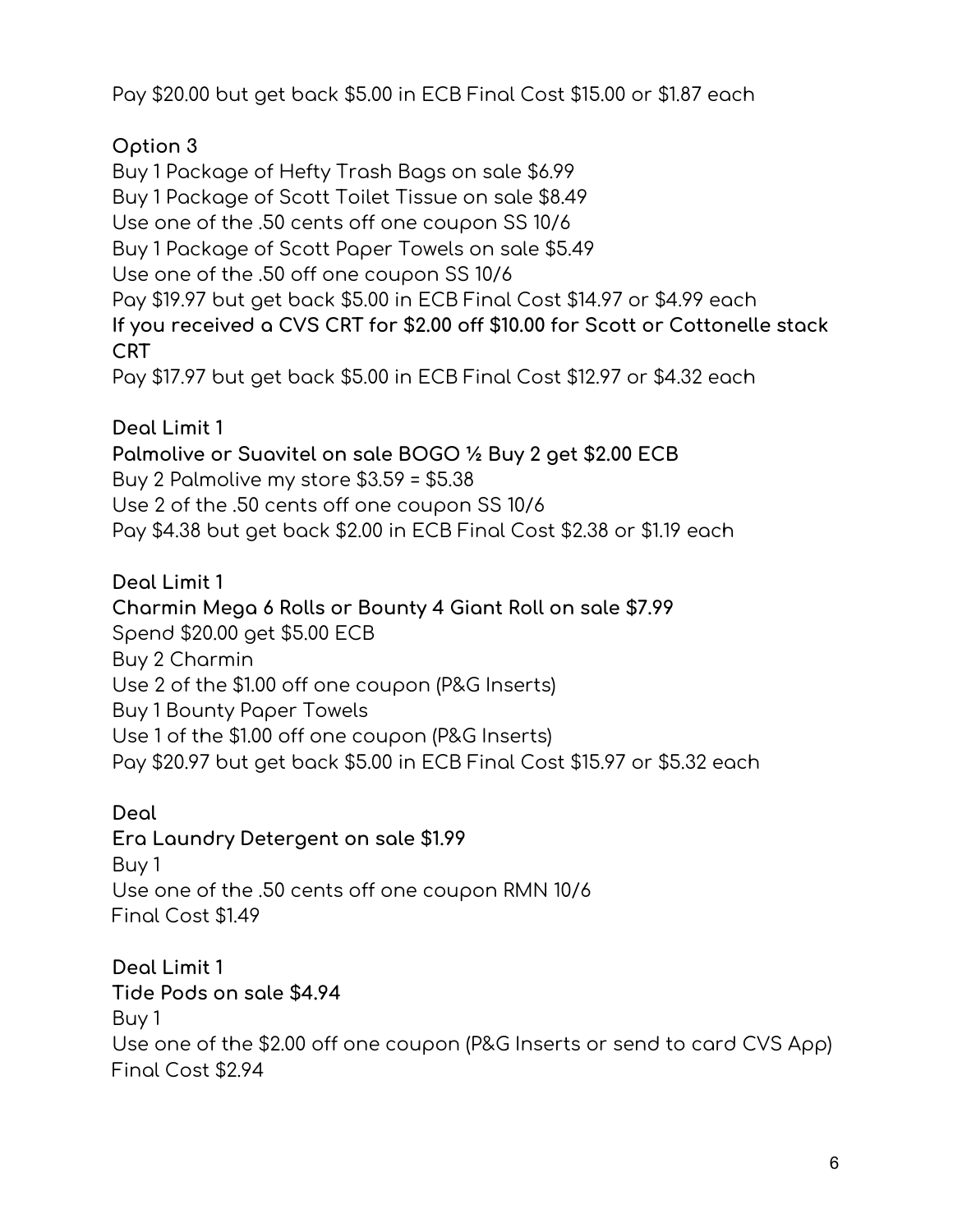**Deal Limit 1 Tide Liquid Laundry 92-100 oz Detergent on sale \$11.94** Buy 2 get \$5.00 ECB Buy 2 Use one of the \$2.00 off one coupon (P&G Inserts) Send to Card \$2.00 off one coupon (CVS App) Pay \$19.88 but get back \$5.00 in ECB Final Cost \$14.88 or \$7.44 each

**Deal Limit 1 Excedrin Spend \$20.00 get \$10.00 ECB** Buy 3 my store \$6.79 Use 3 of the \$1.50 off one coupon RMN 10/6 Pay \$15.87 but get back \$10.00 in ECB Final Cost \$5.87 or \$1.95 each **If you received a CVS CRT \$3.00 off \$20.00 Pain relief stack that CRT** Pay \$12.87 but get back \$10.00 in ECB Final Cost \$2.87 or .95 cents each

**Deal Limit 1 Pampers on sale 2/\$20.00 spend \$20.00 get \$5.00 ECB** Buy 2 Use one of the \$3.00 off 2 Coupon (P&G Inserts) Pay \$17.00 but get back \$5.00 in ECB Final Cost \$12.00 or \$6.00 each **If you received a CVS CRT for \$3.00 off \$15.00 Diaper purchase stack that CRT** Pay \$14.00 but get back \$5.00 in ECB Final Cost \$9.00 or \$4.50 each

**Deal Limit 1**

**Boost Nutritional Drinks on sale BOGO ½ Off Buy 4 get \$8.00 ECB** Buy 4 my store \$9.29 = \$27.86 Use 4 of the \$3.00 off one coupon RMN 9/8 Pay \$15.86 but get back \$8.00 in ECB Final Cost \$7.86 or \$1.96 each **If you received a CVS CRT for \$4.00 off 4 for Boost stack that CRT** Pay \$11.86 but get back \$8.00 in ECB Final Cost \$3.86 or .96 cents each

**If you do not have this coupon a \$4.00 off 2 is coming in SS 10/6**

**Deal Limit 1 Reese Halloween and Hershey Snack Size on sale 3/\$9.99 Buy 3 get \$3.00 ECB** Buy 3 Use one of the \$1.00 off 2 Coupon SS 9/29 Pay \$8.99 but get back \$3.00 in ECB Final Cost \$5.99 or \$1.99 each